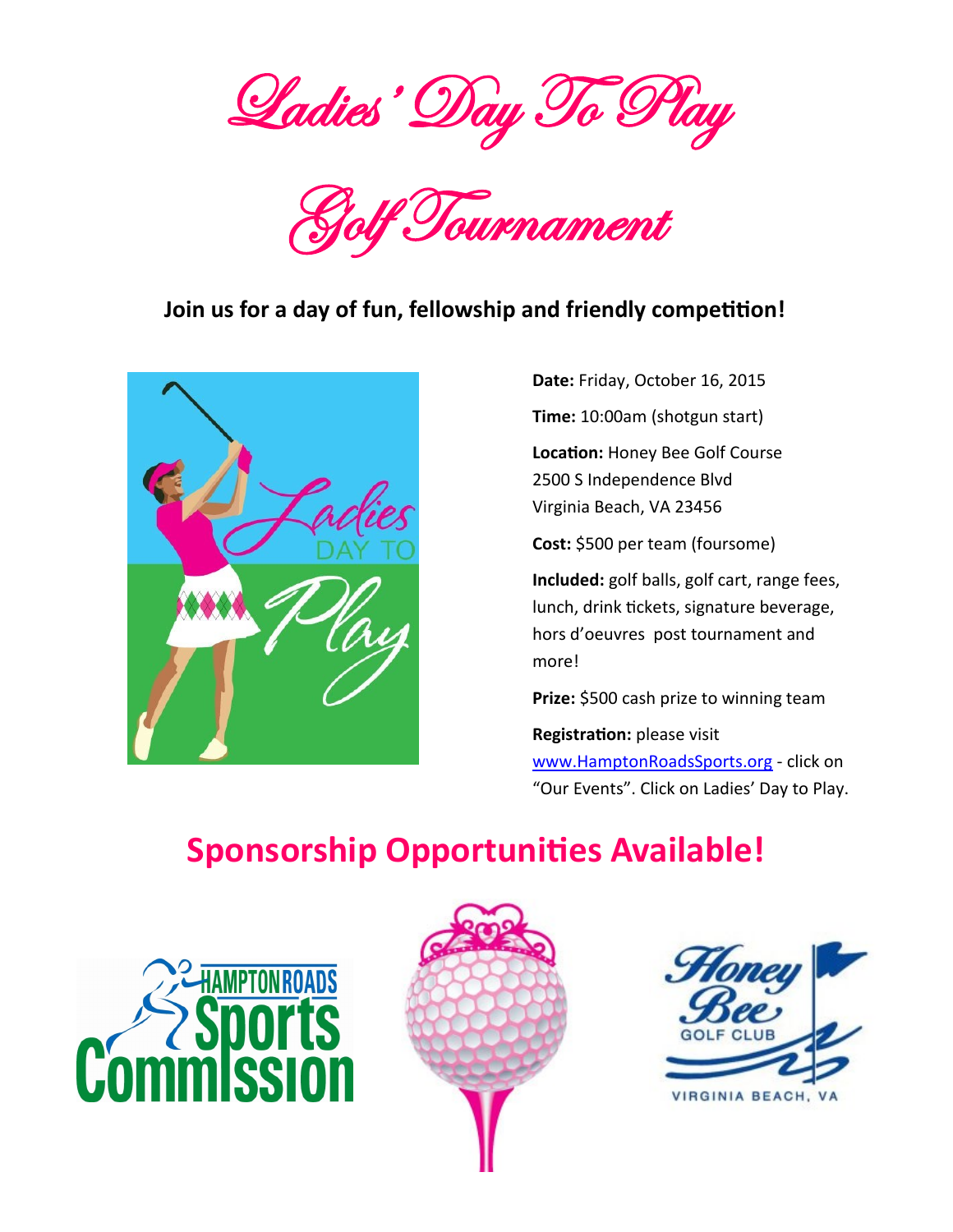



The Hampton Roads Sports Commission (HRSC) is excited to launch the  $1<sup>st</sup>$  annual Ladies' Day To Play Golf Tournament. For years, business leaders in Hampton Roads have mixed business with pleasure on the golf course! Ladies, it's your turn to rule the course! Grab 3 of your girl friends/colleagues and join us for fun, fellowship and friendly competition.

The putting contest starts at 9:30am and shotgun start at 10:00am Lunch and beverages served on the course. Post tournament appetizers and beverages. Prizes for best score, longest drive, hole in one and best dressed foursome.

#### **Highlights**

- Network with women business owners and executives
- Enjoy a beautiful course
- Market your company and services in a relaxed, outdoor atmosphere

**Contact** Lauren Bland at 757-664-2576 [LBland@hrccva.com](mailto:LBland@hrccva.com)

Mollie Robertson at 757-664-2573 [MRobertson@hrccva.com](mailto:MRobertson@hrccva.com)



## **2015 Hampton Roads Sports Commission Golf Outing**

**October 16, 2015 Honey Bee Golf Course Virginia Beach**

#### **Projected Attendance:**

150+

### **Target Audience:**

Professional Women

## **Target Industries for Sponsorship:**

- Products/Services Geared Towards Women
- Hampton Roads Chamber of Commerce Members

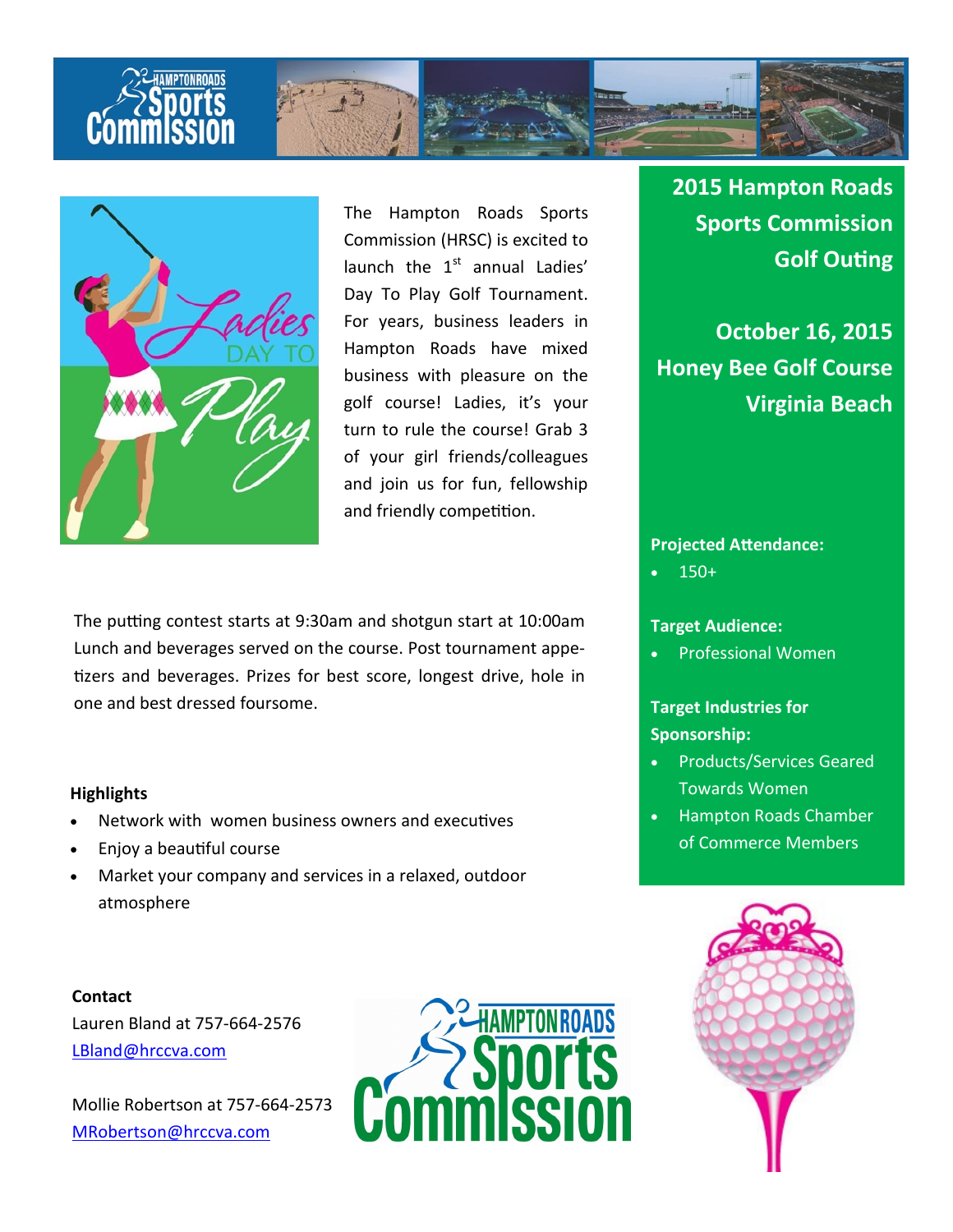

#### **Fierce and Fabulous Sponsor (Gold) - \$2,500 (Exclusive)**

- Two complimentary foursomes in tournament
- One hole sponsorship
- Prominent placement of company logo on broadcast emails
- Prominent placement of company logo on fliers
- Prominent placement of company logo and company link on HRSC website
- Prominent placement of company logo on signage at the event
- Opportunity to include products/promotions in tournament goodie bags
- Beverages and eight Box lunches included

#### **Strong and Sparkly Sponsor (Silver) - \$1,500 (Three)**

- One complimentary foursome in tournament
- One hole sponsorship
- Company logo on broadcast emails
- Company logo on fliers
- Company logo and company link on HRSC website
- Opportunity to include products/promotions in tournament goodie bags
- Beverages and four Box lunch included

#### **Bold and Beautiful Sponsor (Bronze) - \$1,000 (Three)**

- **•** Two Complimentary Golfers
- One hole sponsorship
- Company name on broadcast emails
- Company name on fliers
- Company name and company link on HRSC website
- Opportunity to include products/promotions in tournament goodie bags
- Beverages and four Box lunches included

#### **Boxed Lunch Sponsor \$1,000 (Exclusive)**

- One complimentary foursome in tournament
- Company logo on signage in Box lunch event space
- Company logo on broadcast emails
- Company logo on fliers
- Company logo and company link on HRSC website
- Opportunity to include products/promotions in tournament goodie bags
- Beverages and four Box lunches included

#### **Team & Hole Sponsor - \$700 (Multiple)**

- One foursome in tournament
- 18 holes of golf with cart
- One hole sponsorship
- Company name on HRSC Golf Event Page
- Opportunity to offer company products/promotions in goodie bags or at sponsored hole
- **B**everages and four Box lunches included

#### **Beverage Cart Sponsor - \$500 (Two available)**

- Company name on beverage cart
- Company name on fliers
- Company name on HRSC Golf Event Page
- Opportunity to offer company products/promotions in goodie bags
- Four Box lunches on event day

#### **Hole-In-One Prize Sponsor - \$500 (One)**

- Company pays insurance premium on hole-in-one prize
- One hole sponsorship
- Company name on HRSC Golf Event Page
- Opportunity to offer company products/promotions in goodie bags or man an exhibitor table at sponsored hole
- Two Box lunches on event day

#### **Longest Drive or Closest to the Pin - \$350 (Two)**

- Company name on tournament signage at designated hole
- Opportunity to offer company products/promotions in goodie bags and at sponsored hole
- Company name on HRSC Golf Event Page
- Three Box lunches on event day

#### **Hole Sponsor - \$250 (Limited)**

- Company name on tournament signage at designated hole
- Opportunity to offer company products/promotions in goodie bags and at sponsored hole
- Company name on HRSC Golf Event Page
- Two Box lunches on event day

#### **Golfers:**

#### **Team - \$500 (per team)**

- One foursome in tournament
- 18 holes of golf with cart
- Beverages and four Box lunches included

#### **Team—\$450 ( per team with 2+ teams from same company)**

#### **Individual Golfer - \$150**

- 18 holes of golf with cart
- Beverages and Box lunch included